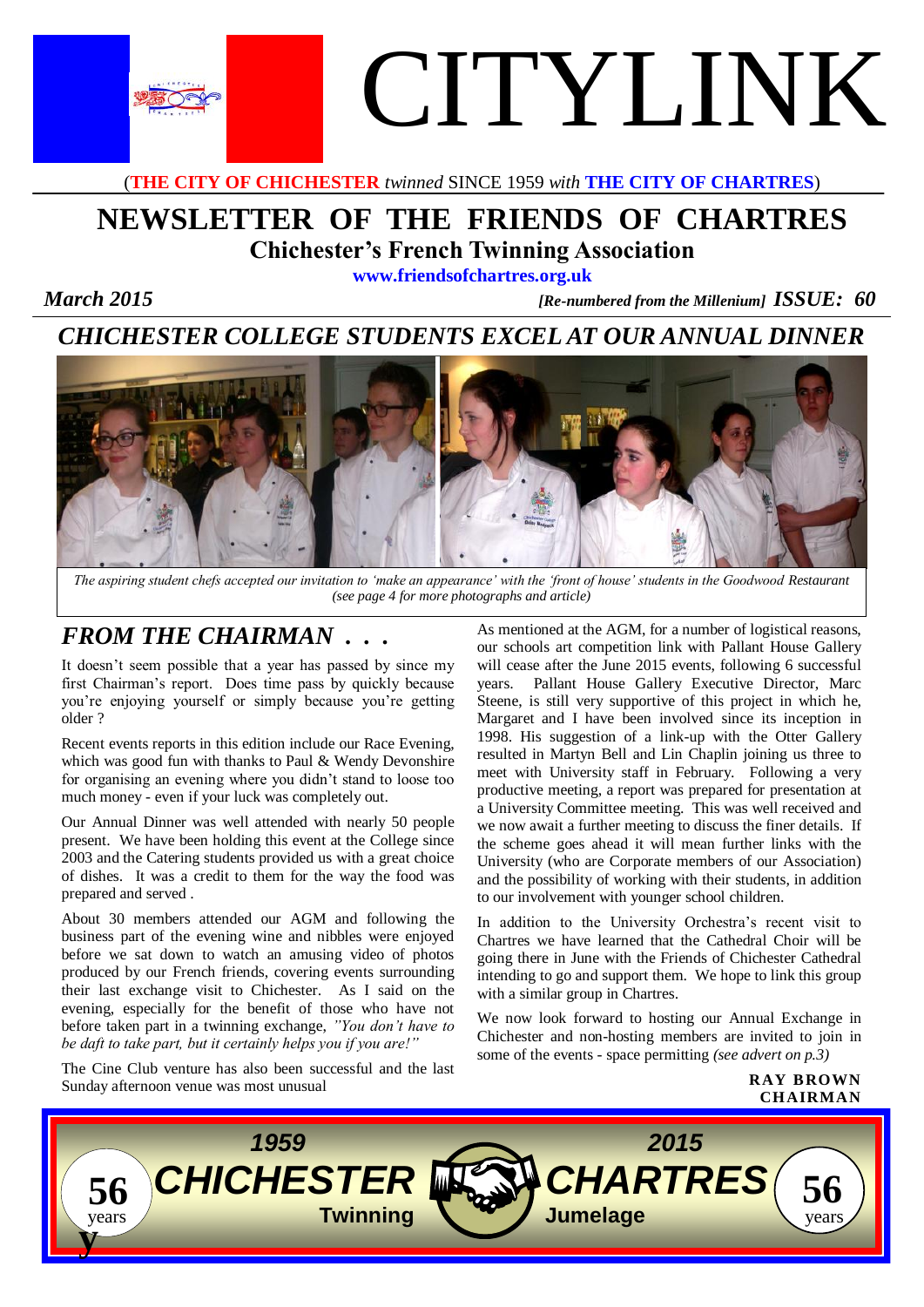## *54th ANNUAL GENERAL MEETING Citylink No.60 March 2015*



*Executive's Officers: Honorary Secretary, Margaret Brown; Chairman, Ray Brown; President, The Mayor of Chichester Councillor John Hughes; Vice- Chairman, Julia Sander; Treasurer, John Wilton*

The Association's 54th Annual General Meeting at St George's Centenary Centre on Tuesday 12th March 2015 was chaired by our President, the Mayor of Chichester, Cllr John Hughes. After opening the proceedings by welcoming the 29 members who were in attendance, he signed the Minutes of the last AGM and, with no Matters Arising, it was over to the Chairman's report.

Ray gave a comprehensive review of the year's events, of which there were many, and individually thanked committee members and others who had enabled these to take place. Starting with the Annual Dinner through to a Festive Cheese & Wine Soirée the extensive range of events had been well supported throughout the year. Our Annual Exchange went to Chartres where celebrations to mark the 55th Anniversary of the Chichester-Chartres Twinning had been incorporated into their excellent programme. The University orchestra & Chichester Harbour Rotary Club Cyclists had swelled the number of Cicestrians in Chartres and Fauré's Requiem performed by Chichester's orchestra & Chartres' choir, held in the former Prisoner of War camp, had been very moving.

Young people's involvement in our Twinning had continued with the Schools Art Competition and the children's artwork had again been Exhibited in the Foyer of Chartres' Mairie prior to this 1950's building being demolished in readiness for its new 'state of the art' replacement. A new initiative was realised in November when Chichester Rugby Club's 'under 10s' went to Chartres for a Tournament with Rugby Chartres Métropole youngsters and a return match is being planned for later this year.

The Treasurer, John Wilton, then presented the annual accounts which had been sent to members together with the papers for the AGM. He explained that the 'surplus' was due to the Exchange transport costs being paid during the previous financial year and causing a 'deficit' at that time. John was congratulated on his management of the Accounts, which were adopted by those present, and a vote of thanks also recorded for the 'Examiner of Accounts', Michael Merritt, who was unanimously re-appointed.

The President then conducted the elections to the Executive. He explained that, due to family/work commitments, Emma Heaver was resigning but would still be our 'representative' at the Rugby Club and that Martyn Bell, who was now due to stand down as it was the end of his year as Immediate Past Chairman, was willing to stand again as a committee member. The following members were elected unanimously by all members present:

**Officers:** Chairman, Ray Brown, Vice-Chairman, Julia Sander, Hon.Treasurer, John Wilton & Hon.Secretary, Margaret Brown.

**Committee Members:** Martyn Bell, Sandy Barnett, Anne-Louise Briggs, Paul Devonshire, Penelope Johnstone and David Nason

The Mayor then handed over to the Chairman and, as no matters had been received for Any Other Business, Ray then explained how the Schools Art Competition would benefit from the new direction it would be taking (this is included in his *'From the Chairman'* on the front page) and reminded members about our future activities and events at which he looked forward to seeing them: the Private View of children's artworks in June; Garden Party in July; Illustrated Talks during the Autumn and finishing the year with another Festive Cheese & Wine Soirée in the Bishop's Palace. He also reminded members that the Cine Club was open to all our members and then invited Julia to give details of the programme for this this year's Exchange.

Julia revealed the programme, explaining that a meeting for hosts would be held in St George's on 22nd April and there were opportunities for non-hosts to join in some of the events space permitting (see further information opposite).

Following a break for refreshments a video, made by the French and showing the Exchange in Chichester two years earlier, was thoroughly enjoyed by all - as proved by the roars of laughter!

#### **MARGARET BROWN HONORARY SECRETARY**

### **PRESIDENT**

**The Right Worshipful the Mayor of Chichester** Councillor John Hughes

### **OFFICERS & COMMITTEE MEMBERS**

| <b>CHAIRMAN</b>           |                                             |  |
|---------------------------|---------------------------------------------|--|
| <b>VICE-CHAIRMAN</b>      |                                             |  |
| <b>HON SECRETARY</b>      | Margaret Brown783776                        |  |
|                           |                                             |  |
| Martyn Bell(01903) 530700 | Paul Devonshire641457                       |  |
| Sandy Barnett527278       | Penelope Johnstone771881                    |  |
| Anne-Louise Briggs784346  | David Nason573716                           |  |
| $(Co-opted)$              | Tony Harrison (Chichester Lions Club)532893 |  |

### **CITY COUNCIL REPRESENTATIVES (July 2014 - June 2015)**

Julie Schofield *(Cathedral/DEEC link)*...…………… ………784244

| Cllr Rob Campling532919 | Cllr Anne Scicluna789065 |  |
|-------------------------|--------------------------|--|
|-------------------------|--------------------------|--|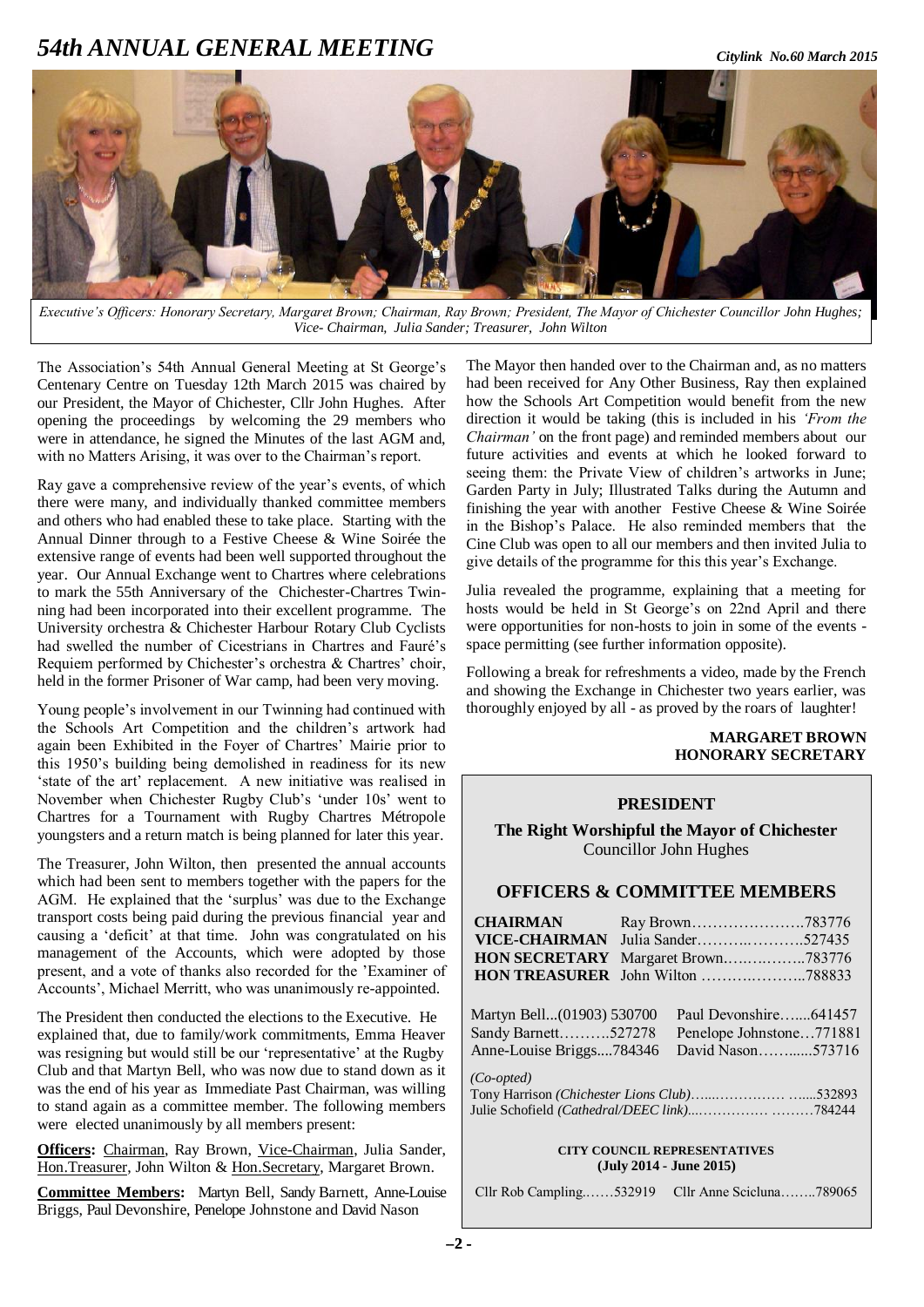|                                                    |                                                                |                                           | Citylink No.60 March 2015                                                                                  |  |
|----------------------------------------------------|----------------------------------------------------------------|-------------------------------------------|------------------------------------------------------------------------------------------------------------|--|
|                                                    | <b>Exchange from Chartres</b>                                  |                                           | <b>FRIENDS OF CHARTRES</b>                                                                                 |  |
|                                                    | <b>NON-HOSTING MEMBERS</b>                                     |                                           |                                                                                                            |  |
|                                                    | are welcome to join in                                         |                                           | <b>Programme of Events</b>                                                                                 |  |
|                                                    |                                                                |                                           | 2015                                                                                                       |  |
|                                                    | the following events - SPACE PERMITTING                        | April 30th                                | THE 'EXCHANGE' VISITS CHICHESTER                                                                           |  |
| Friday May1st                                      |                                                                | to May 4 <sup>th</sup>                    | [See separate programme in the left column]                                                                |  |
| <b>7.00 for</b>                                    | Dinner in the Vicar's Hall (£30.00 per head)                   |                                           |                                                                                                            |  |
| 7.30pm                                             | to include welcome drink, 3 course meal and coffee             |                                           | <b>SCHOOLS ART COMPETITION 2015</b>                                                                        |  |
| Saturday 2 <sup>nd</sup>                           |                                                                | June $2^{nd}$ - $28^{th}$                 | <b>Exhibition of Artworks in The Studio PHG</b>                                                            |  |
|                                                    | 9.00 - 5.00pm Day Trip to Salisbury (£17.00 per head)          |                                           | Free entry but please check with PHG<br>Reception for availability as this is a working                    |  |
|                                                    | To include return coach travel, guided tour of                 |                                           | studio.                                                                                                    |  |
|                                                    | Cathedral and visit to new Magna Carter                        |                                           |                                                                                                            |  |
|                                                    | Exhibition.                                                    | June 4 <sup>tth</sup>                     | <b>PRIVATE VIEW of the SAC Exhibition</b>                                                                  |  |
| 7.30pm                                             | <b>Concert in St Paul's Church, Northgate</b>                  | (Thursday)                                | 6-7.30pm - The Studio, Pallant House Gallery                                                               |  |
|                                                    | $(f10.00ph/f5.00$ concessions - over60, children)              |                                           | for Members and Specially invited Guests.                                                                  |  |
|                                                    | The "Maitrise du Conservatoire" (Chartres' choir               | June 6 <sup>th</sup>                      | <b>COMPETITION AWARDS CEREMONY</b>                                                                         |  |
|                                                    | of children and youths) and the University of                  | (Saturday)                                | for Schools - Pallant House Gallery                                                                        |  |
|                                                    | Chichester orchestra present an evening of                     |                                           | (by Invitation - due to space restrictions)                                                                |  |
|                                                    | light classical music.                                         |                                           | <b>FESTIVAL OF CHICHESTER</b>                                                                              |  |
|                                                    |                                                                |                                           | <b>June 27<sup>th</sup></b> - <b>July 3<sup>rd</sup></b> Three Cities Photo Exhibition + Talk on $29^{th}$ |  |
| Sunday 3rd                                         |                                                                |                                           | <b>Working jointly with Friends of Ravenna</b>                                                             |  |
|                                                    | 3.30 - 4.15pm Choral Evensong in Chichester Cathedral          |                                           | & Valletta (More details are on page 6)                                                                    |  |
|                                                    | (No Charge - but possibly a retiring collection)               | July 19th                                 | <b>GARDEN PARTY -</b>                                                                                      |  |
|                                                    | We need to notify numbers, in advance, so seats can            | (Sunday)                                  | (time tba) Lane End, Sidleham                                                                              |  |
|                                                    | be reserved or extra put out if necessary.                     |                                           |                                                                                                            |  |
|                                                    |                                                                | September 16 <sup>th</sup><br>(Wednesday) | 'FRENCH CINEMA - focussing on<br>Francois Truffaut'.                                                       |  |
| Monday 4 <sup>th</sup>                             |                                                                |                                           | Illustrated talk by Ellen Cheshire                                                                         |  |
| Mid-day -                                          | <b>Farewell Bring &amp; Share Lunch at the Fishbourne</b>      |                                           | 7.30pm St Georges Centre, Whyke                                                                            |  |
|                                                    | Centre (No Charge but bring food to share).                    |                                           |                                                                                                            |  |
|                                                    | We need to know numbers, in advance, for setting               | October 22nd                              | ' JEAN MOULIN & THE CNR - THE LEGACY'                                                                      |  |
|                                                    | the room.<br>$\mu$                                             | (Thursday)                                | Illustrated talk by Martyn Bell,<br>7.30pm in the University's Mitre Theatre,                              |  |
| 2.30 <sub>pm</sub>                                 | (French coach leaves here for Newhaven Ferry)                  |                                           | College Lane                                                                                               |  |
|                                                    | To check further details & for a booking form, please contact: |                                           |                                                                                                            |  |
| Julia Sander, Exchange Organiser, 19 Jubilee Road, |                                                                | November 24 <sup>th</sup>                 | <b>FESTIVE CHEESE &amp; WINE SOIRÉE</b>                                                                    |  |
| Chichester, PO19 7XB - Tel: (01243) 527435         |                                                                | (Tuesday)                                 | 7.30pm The Tudor Room in the<br>Bishop's Palace, Chichester                                                |  |
|                                                    |                                                                |                                           |                                                                                                            |  |

### *(Organised by)*

**Friends of Chartres & Pallant House Gallery**

**Sixth Schools Arts Competition**

**'A Tale of Twinned Cities' Chapter 5**

**Chichester & Chartres - Light & Dark (Using photography)**

**Exhibition of children's Artworks**

in **The Studio** 

at **Pallant House Gallery**

> **2 nd - 28th June (inclusive)**

**Free Entry to The Studio (Ground Floor) in PHG**

# **Fiends of Chartres Members \* \* SPECIAL INVITATION \* \***

## **PRIVATE VIEW**

**of the** 

**Exhibition of the children's artworks**

**FoC - PHG Schools Arts Competition**

to be held in

**The Studio Pallant House Gallery**

**Thursday 4th June 2015 6.00pm - 7.30pm**

**NO CHARGE BUT NUMBERS ARE REQUIRED IN ADVANCE FOR CATERING PURPOSES**

**Please contact : Margaret Brown Tel: (01243) 783776**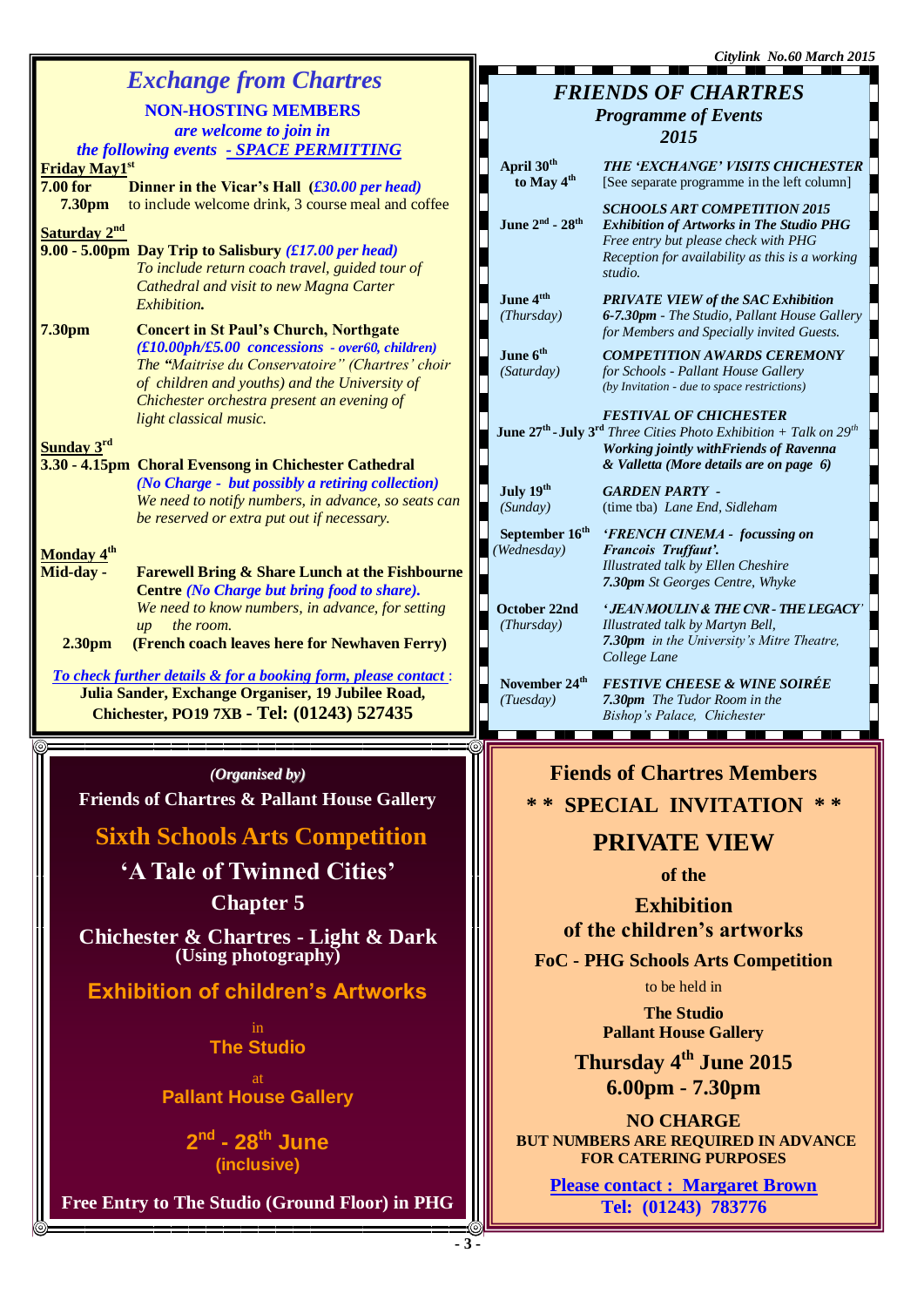*Citylink No. 60 March 2015*



*Chichester College Guests of Honour: The Mayor & Mayoress of Chichester, John & Cherry Hughes, were welcomed by Chairman, Ray Brown.*





Members and guests were greeted with a sherry reception as they arrived for our Annual Dinner held in the Goodwood Restaurant at Chichester College on 26th February. By tradition our President, The Mayor of Chichester, and the Mayoress, are invited as our 'Guests of Honour' at this event and it was with great pleasure that Cllr John Hughes, and his wife Cherry, were able to join us - for a second consecutive year.

Rather than providing a set menu chosen by the committee we had again been given the opportunity for attendees to make their own choices from a selection of four dishes for each of the three courses. This is a great challenge for the students and, whilst we see the 'front of house' students practising their 'waiting' skills, we don't see what goes on in the kitchen or know how many students are involved in the preparation of the event in this training restaurant. Each year attendees say *"Best Ever"* and this year was no exception as the main feed-back received was, *"The very best ever - how do they achieve it?"* 

Well, the 'secret' is all in the preparation, ie the 'behind the scenes' work which goes by unnoticed. Prior to the food being prepared, the quantities required need to be worked out and ordered - hence the need for us to make our choices in advance. To ensure each person receives their correct choices a seating plan is required, enabling the waiters to be given correct dishes for each table - and for each table to be laid with the correct cutlery in advance of our arrival (it's difficult to eat soup with a fish knife and fork!) Of course there is always the possibility that *WE* might forget what we ordered so the name places include this information (to jog *our* memories!) So, whilst we socialise and enjoy each others company - and the food, of course - the students and their teachers continue to beaver away (having already spent the afternoon preparing for our arrival).

Interestingly the most popular starter was *'Confit de Canard'* with *'Champignons à l'ail'* just pipping *'Oeuf poché Florentil'* into third place whilst 5 people thoroughly enjoyed *'Soupe de Jour'*. The main course scored a dead heat for '*Filets de sole duglère'* and *'Épaule d'Agneau Bolangère'* putting *'Rôtî de poussin à la moutarde de Dijon'* second and just one serving of the vegetarian option *'Filo rempli de petits paquets farcis aux pois chiches'*. An outright first for desert was *Charlotte de pommes'* with '*Assiettes de fromages'* taking second place (by just one serving) leaving *'Gâteau St Honoré'* and*'Roulade au chocolat praliné'* in joint third place - plus a special 'non-dairy' dietary request for one serving of fruit.

I was very impressed with the service provided especially on learning that my waiter was a first year student, having started the course in September. A lot had obviously been covered in just 5 months as the dishes were attractively displayed, delicious to taste and professionally served - my congratulations go to the staff for building up their students' confidence in such a short period of time.

Although this is our 'formal' dinner the atmosphere throughout the restaurant was, as usual, relaxed and congenial and speeches kept to a minimum. Many people took advantage of purchasing the table decorations - flowering daffodil bulbs - on learning that all money raised would be donated to the Royal British Legion. As can be seen on the front page photograph, the Chairman and 'in charge' Lecturer, Claire Wilding did manage to coax the 'always behind the scenes' aspiring student chefs into joining their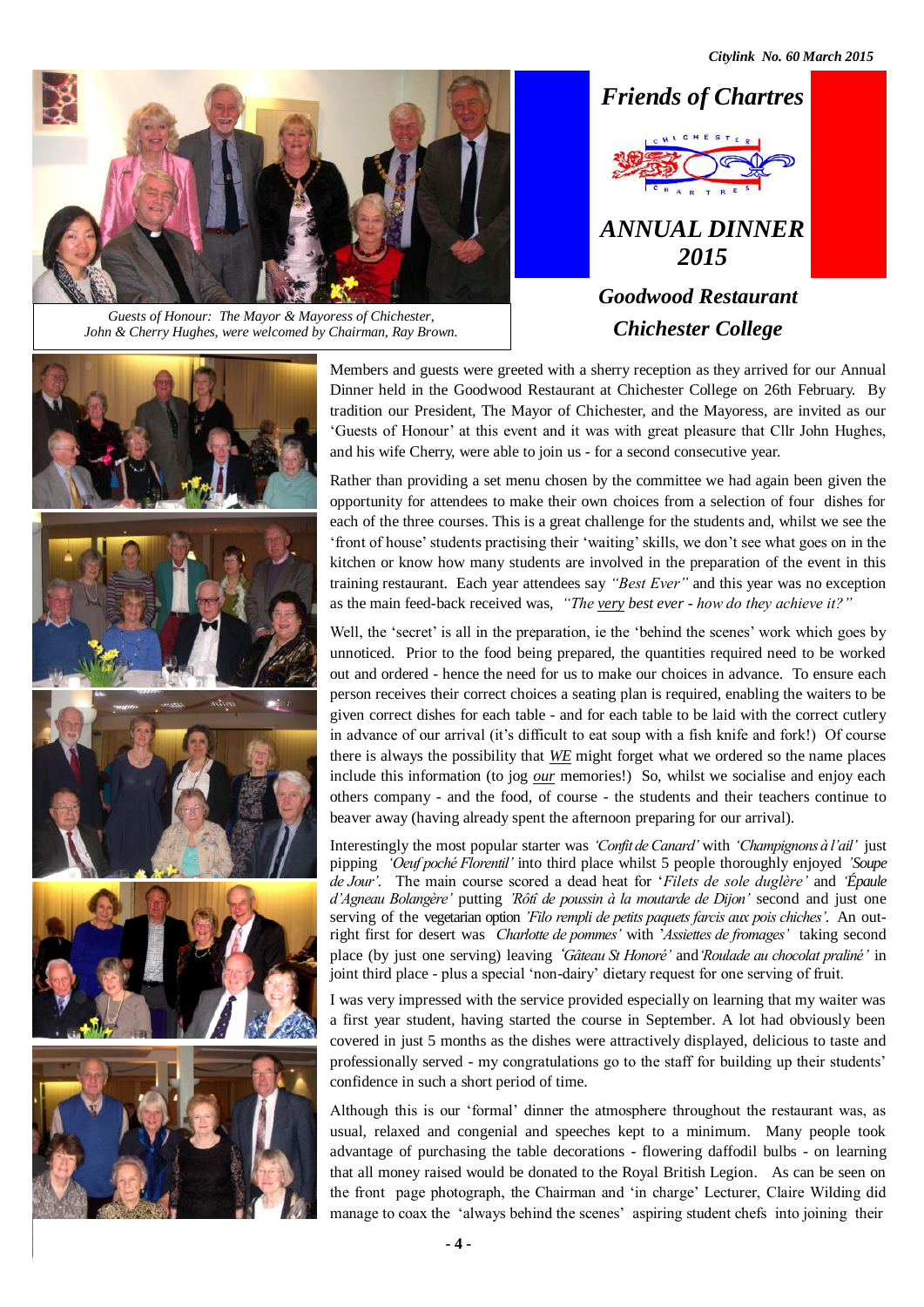*Citylink No.60 March 2015*



*On behalf of all those present, the Chairman thanked all the students and presented their 'gratuities' care of Claire Wilding.*

'front of house' counter-parts *(seen above)* in the Restaurant where they were presented with the 'gratuities' collected on the evening. It is purely for the students as this money goes towards their end of year 'outing', which has often been a trip to France. However, we learned that this year they are hoping to go to New York - now that shows that these students certainly do have aspirations and ambitions - let's hope they're successful in achieving their goals !

#### **MARGARET BROWN**

## *A NIGHT AT THE RACES*

*"Horse sense is the thing a horse has which keeps it from betting on people***." W. C. Fields**



Unaware of these wise words from W.C. Fields, a small crowd gathered at the Fishbourne Centre on January 23rd for the Friends of Chartres fun night out at the races. Armed with drinks from the on-course bar, we were welcomed at the course by Paul Devonshire, doubling as bookie and race organiser, and his wife Wendy, resplendent in a fascinator teamed with jeans and boots.

A strip of green carpet was unrolled on the floor to serve as a race track, and punters

were issued with a race card. Then wearing his bookie's hat, Paul took bets for the first race, The Chartres Twinning Novices' Chase - £1.00 a bet for first place. Soon all six wooden horses and riders were under starters' orders. A pair of large custom built dice were used to conduct the race. The first throw determined which horse would move forward and the second, the distance on the track the horse could move forward.

**- - - - - - - - - - - - - - - - - - - - - - - - - - - - - - -**

### *Competition for Ladies' Hats and Gents' Waistcoats*



Shouts of encouragement soon reached fever pitch as the horses and jockeys inched forward. First to cross the line was Number 6, Rue Etroit Degré, ridden by B Powell. The lucky few who had put money on this horse collected their winnings



and then bets were placed on the second race, Le Chemin de Mémoire Stakes. A familiar name, Number 1, Jean Moulin, proved the most popular, but it was pipped at the post by Number 6, Antoine Lavoisier.

Time for a break and a tasty fish and chip supper served by the Fishbourne Centre staff, before betting began for the next race. The Chateaux Handicap Chase. Chateau Lafitte – Rothschild and Chateau Margaux were favourites, but the race was won by outsider Chateau Petit-Gravet.

Next up was the Distilleries Chase, won by Glenfiddich, followed by the Evêques de Chartres Handicap Chase, the last race of the night. After some stiff competition, the race ended in a posthumous victory for Sir Gordon Richards on Gouge de Charpeignes, owned by Vidal Sassoon.

No one broke the bank, but no one was cleaned-out either. Most of us won a few pounds to offset our bets, and a tidy sum of money was raised for the 'Exchange' kitty. Our thanks go to Paul and Wendy whose racing know-how coupled with a wacky sense of humour made this an evening to be remembered.

#### **JULIA SANDER**

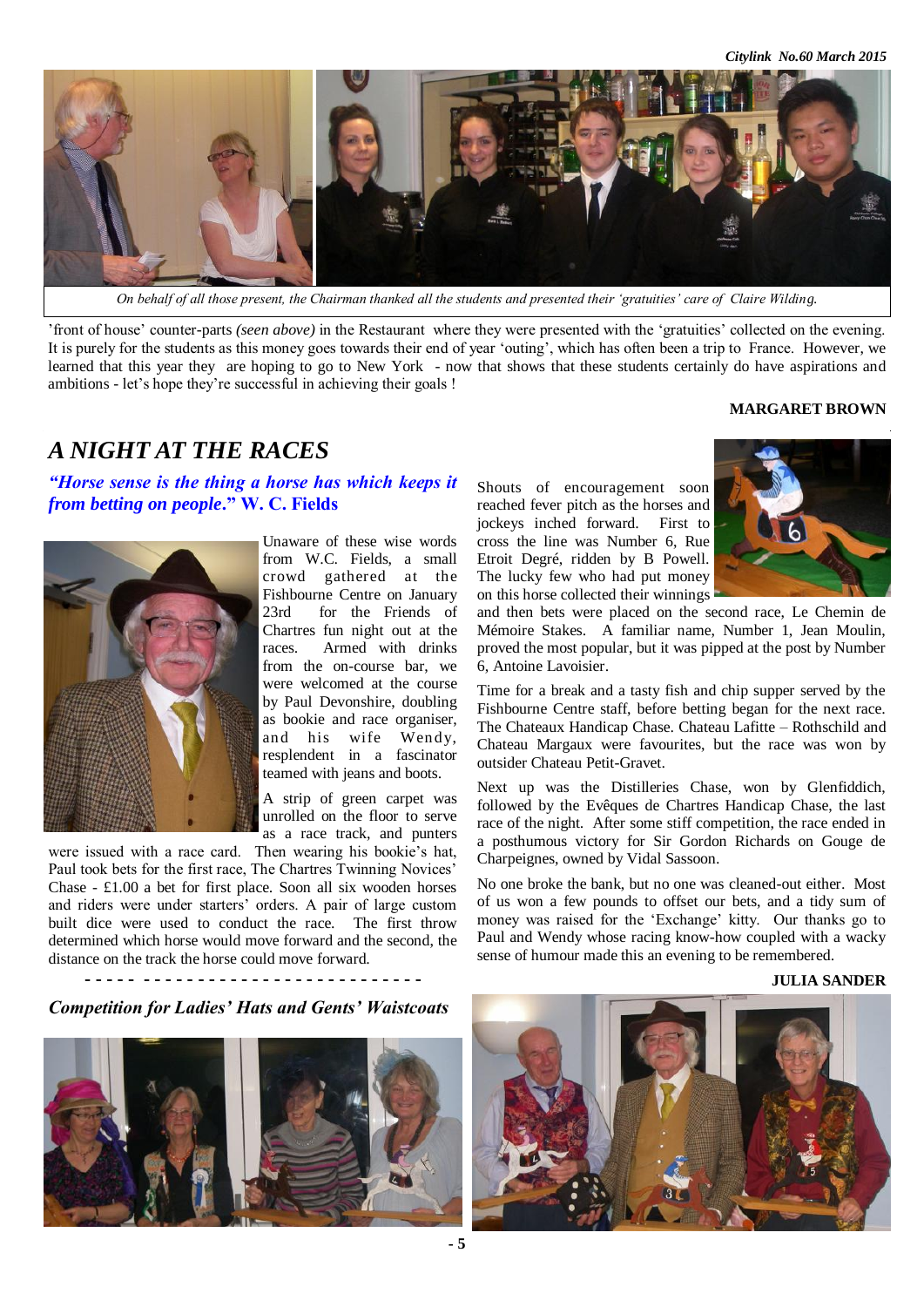## *Citylink No.60 March 2015 70***th** *ANNIVERSARY of the LIBERATION OF CHARTRES*

Back in 2013 the Mayor of Chartres, Jean-Pierre Gorges, invited me, as Chairman of Chichester District Council, to attend the ceremonies organised by Ville de Chartres to mark the  $70<sup>th</sup>$ Anniversary of the Liberation of Chartres by the Allies in WWII. Although the City was actually liberated in mid-August 1944 it was decided to hold the ceremonies on Saturday 13<sup>th</sup> September.

This proved very convenient for me as I had also arranged to join members of the Royal Sussex Regiment Association on Wednesday 10<sup>th</sup> September at the small village of Priez, near Chateau Thierry - about one hour east of Paris. At Priez a new memorial was unveiled by villagers and the Association to commemorate the very first casualties of the Regiment in WWI, exactly 100yrs previously. The Mayor of Priez and our Dean Emeritus, Nicholas Fraying officiated at what was an incredibly moving ceremony.

My wife, Toom, and I travelled privately to Paris on the  $9<sup>th</sup>$ September by Eurostar and, as many of you will know, it was very easy to go by train from the Gare de l'Est to Chateau Thierry and then on Friday  $12<sup>th</sup>$  to travel from Gare Montparnasse to Chartres – a 50 minute journey.

In Chartres we attended two formal Liberation ceremonies. The first at 9am was at the small Memorial in a square at the southern end of Rue Saint-Brice, an area known as Les Trois Ponts, not far from the Mairie de Coudray. The memorial is for the local French fighters who were killed liberating the City. Most were members of Le Maquis de Plainville, based near Nogent le Rotrou and were referred to in my talk in 2012 to Friends of Chartres' members about this heroic group.



As Toom and I were waiting, with Patrick Geroudet and the Mayor, for the ceremony to begin, a huge low-loader lorry arrived with a WWII Tank on-board and pulled- up abruptly right in the middle of the road besides the Memorial.

Patrick explained that, during the battle for Chartres, the first US tank to enter the City (an M5 Stuart) had broken down at this very spot and, coming under heavy fire, had been quickly abandoned. Several weeks later, with the City liberated, in order to clear the road local workmen had simply buried the tank completely in a large bomb-hole nearby.

During routine road repairs in 2008, workmen rediscovered the Tank and the Mairie de Chartres decided to have it fully restored.

The work was carried out by a well-known French organisation who specialise in restoring and demonstrating WWII military vehicles and whose tanks, lorries and Jeeps have featured in many WWII Movies made in France. Seconds later around 50 French 're-enactors' immaculately dressed in US WWII Army Uniforms marched into the square led by their Commanding Officer and accompanied by a large number of Flag bearing representatives from the French Veterans Associations.

I then had the great privilege of laying a wreath at the Memorial with the Mayor and the re-enactors' 'C.O.'

We then made our way on foot to Place d'Epars where at midday over 70 restored US and French WWII vehicles manned by reenactors entered the square at high speed in a long column from the west of the City on the N23 from Nogent le Rotrou, the very route the Allies had taken in 1944, in what was a magnificent spectacle watched by a huge crowd.



Later that afternoon Toom and I joined a more solemn and traditional Memorial Service in the Place Saint-Pierre which the Mayor, the Prefect and the 'CO' attended. I could not imagine a finer way to celebrate the Liberation of the City.

**MARTYN BELL**

Talk by Martyn Bell and Dudley Hooley

**6.30pm Friday 17 April 2015** The Studio - Chichester Cinema at New Park

### *"France under the Swastika"*

**The background story to the film "Suite Francaise"** *(showing at Chichester Cinema at New Park)*

Martyn Bell, past Chairman of The Friends of Chartres and Dudley Hooley, Director of Tangmere Military Aviation Museum, discuss the occupation of France by the Nazis in the Second World War, the impact on the French populace and the resistance to this invasion, both in France itself and abroad - including the local links with Chichester and RAF Tangmere.

The talk will commence at 6.30pm. There will be a short interval for refreshments and the talk will end at approximately 9pm

**Ticket £5.00 -** obtainable at - **Cinema Box Office**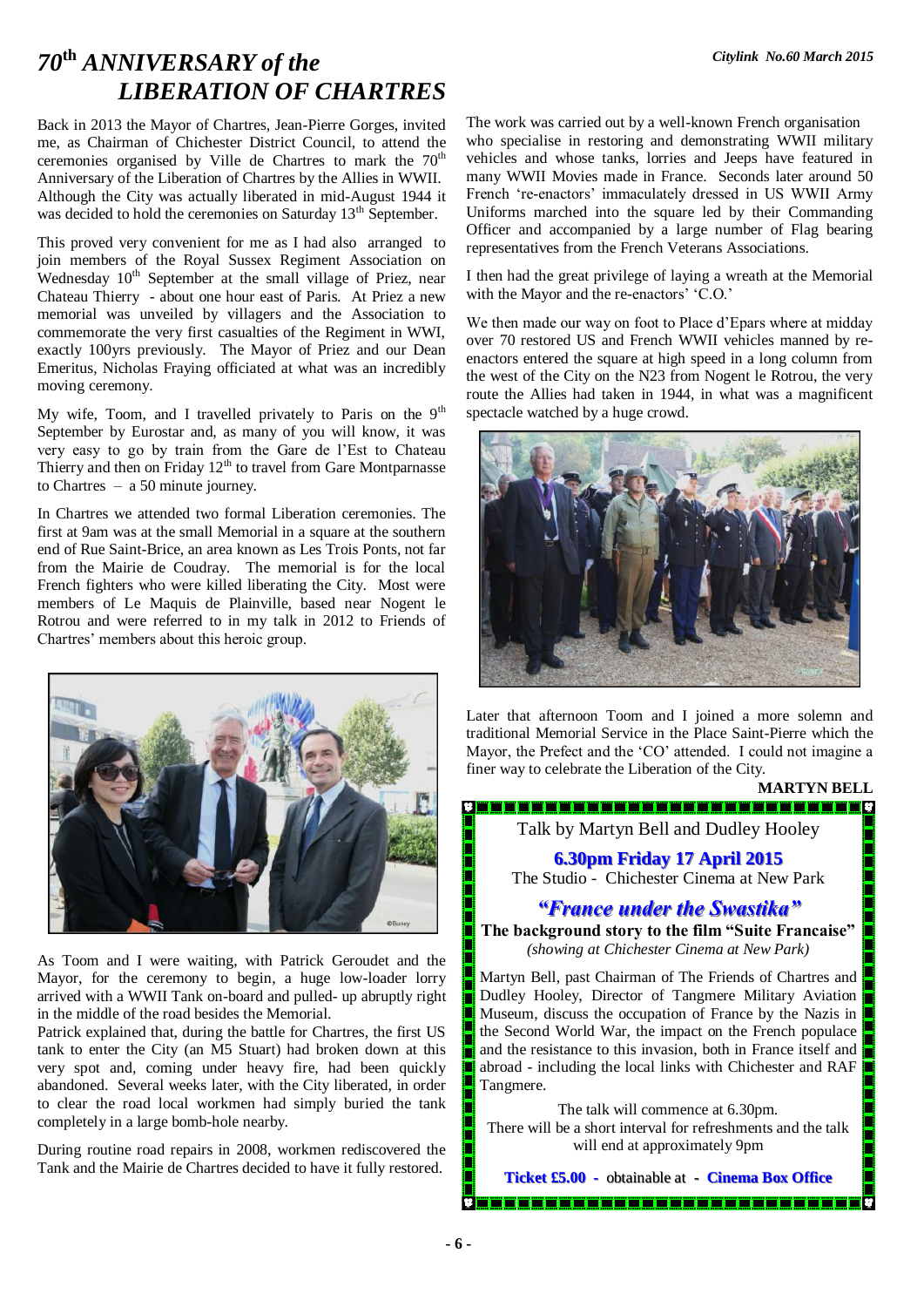

# *FoC CINÉ-CLUB MEETING*

At the entrance to the New Park Cinema is a large olive-green vehicle on wheels: this is the new Roundhill Picture Palace. At one time it was a shepherd`s hut; now it seats 12-13 people in comfort. This is the new venue for plays, music clubs, book clubs, talks, poetry readings and many other events. There is state of the art screening equipment to show anything from Charlie Chaplin to the latest 3D spectaculars.



Eleven members of the FoC Cine Club met there on Sunday 8<sup>th</sup> March to see Truffaut's "Les 400 Coups" which means to lead a fast life or to have a furious time according to Harrop`s dictionary ! It is a study of the development of juvenile delinquency in a boy of 12. His pranks are met with vicious



slaps to the face; he is always running away. He is on the wrong side of his parents and school. Eventually he is caught nicking a typewriter and is punished: he is banished from home and sent to a French Borstal. In due course he absconds and



finds his way to the sea. We see him, now several inches taller, looking across the bay and for once he is not running. Which path will he take in the future ?

We look forward to many more of these classic French films.

**MARJORIE WINN**

## *FESTIVAL OF CHICHESTER 2015*

*Three Cities Photo Exhibition and Talk*

*Friends of Chartres + Friends of Ravenna + Friends of Valletta*

During the Festival of Chichester we will once again be working with the Friends of Ravenna and the Friends of Valletta to present an exhibition of photographs in the Old Courtroom, the theme of which is "Street Scenes and Work", relating to these three cities. The Mayor of Chichester, Cllr John Hughes, will officially open this on **Saturday 27th June** and it will be available for public viewing through the following week.

On **Monday 29th June**, a celebration evening will be held in the Assembly Room. This year theatre producer Roger Redfarn will be in conversation with the celebrated theatre designer Simon Higlett whose set and costume designs have been applauded in theatres across the world. Simon has designed many productions at the Festival Theatre including

'"Amadeus', 'Singing in the Rain' and 'An Ideal Husband'. The evening will conclude with refreshments: ie sampling wines and 'nibbles' from France, Italy and Malta. Tickets - £10 - will be available through the Festival of Chichester box office.

### *WE NEED YOUR HELP !*

Friends of Chartres will again provide the French element for this and Anne-Louise Briggs continues her role as 'Co-ordinator' for the Friends of Chartres' section.

Help is needed to assist Anne-Louise with putting up the photo displays for Chartres on Friday 26th June and dismantling these at the end of the Exhibition (3rd July)

She also needs help in preparing canapés for the Monday evening's talk.

*Also: Stewards are required throughout the exhibition period Saturday 27th June through to (and including) Friday 3rd July* 

### **PLEASE CONTACT: ANNE-LOUISE BRIGGS**

**Tel: 784346 - Email: albriggs47@googlemail.com**

## *FUTURE "CLUB" VIEWINGS (open to ALL our members) . . .*

### **Thursday, 23rd April, 6.15pm: "Suite Française"**

This film is based on the poignant novels of Irène Némirovsky, written about her wartime experiences in Occupied France.

The film is in the main cinema so you'll need to book your own tickets. We'll meet in the New Park Cinema Bar before the film, and for a discussion afterwards.

*Early booking recommended as this is likely to be a very popular event.*

### **Sunday May 17: 5.00 pm: "Les Intouchables**"

We're in the Picture Palace again to watch a 2011 comedy-drama voted the cultural event of the year, and one of the biggest boxoffice hits ever in France. We won't spoil it by telling you any more!

We share the cost of hiring the Picture Palace and the purchase of the film (likely cost £6.00 per head). There are only 13 seats so early booking is recommended.

Contact Julia Sander: *julia@sander.plus.com* (01243 527435) to book your place.

*The Cine Club will take a break during the summer months, but will resume in September with a season in the Picture Palace, as well as French films in the main cinema.*